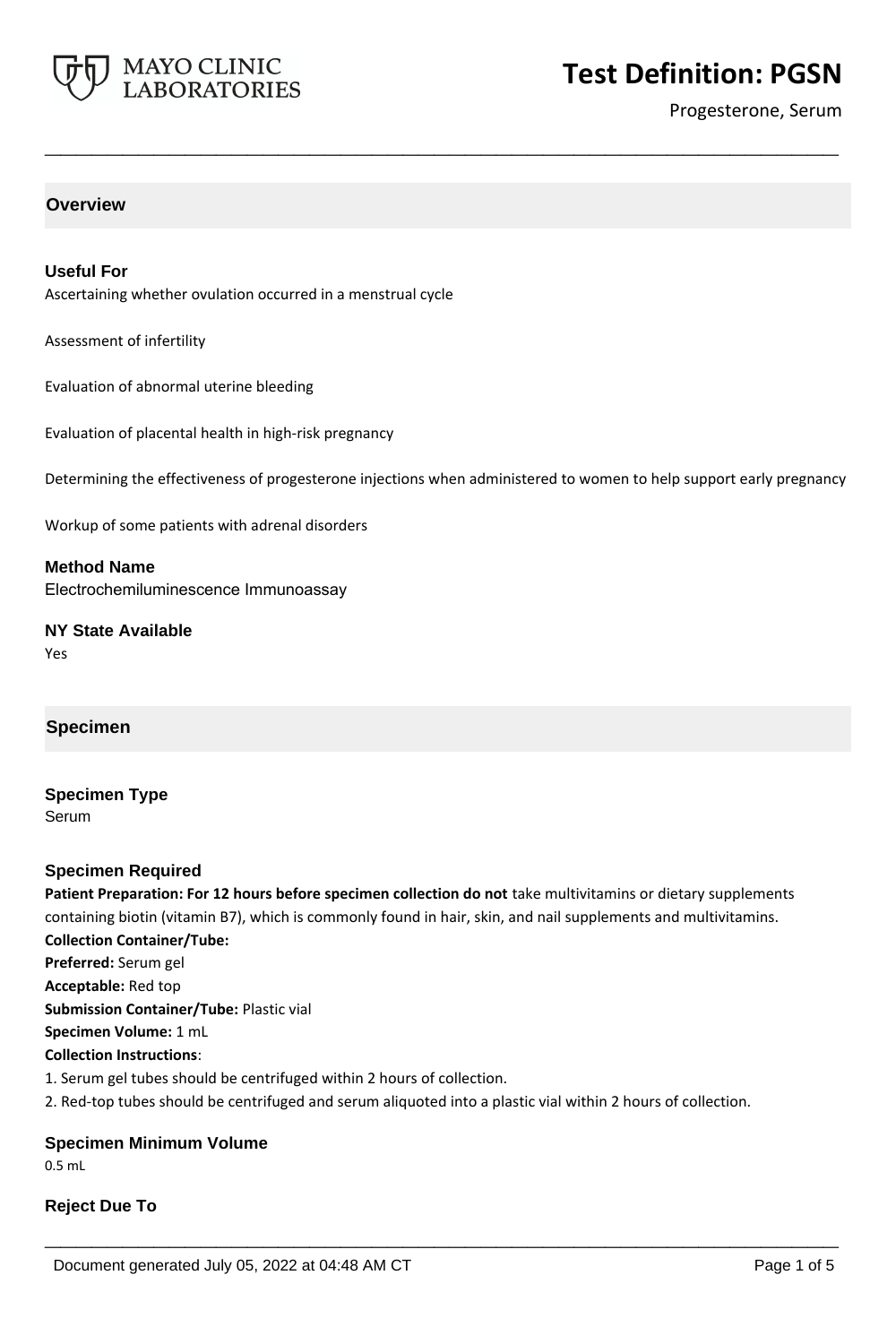

| Gross hemolysis | Reject |
|-----------------|--------|
| Gross lipemia   | OK     |

**\_\_\_\_\_\_\_\_\_\_\_\_\_\_\_\_\_\_\_\_\_\_\_\_\_\_\_\_\_\_\_\_\_\_\_\_\_\_\_\_\_\_\_\_\_\_\_\_\_\_\_**

## **Specimen Stability Information**

| <b>Specimen Type</b> | <b>Temperature</b> | <b>Time</b> | <b>Special Container</b> |
|----------------------|--------------------|-------------|--------------------------|
| Serum                | Frozen (preferred) | 180 days    |                          |
|                      | Refrigerated       |             |                          |
|                      | Ambient            |             |                          |

## **Clinical & Interpretive**

## **Clinical Information**

Sources of progesterone are the adrenal glands, corpus luteum, and placenta.

## Adrenal Glands:

Progesterone synthesized in the adrenal glands is converted to other corticosteroids and androgens and, thus, is not a major contributor to circulating serum levels unless there is a progesterone-producing tumor present.

#### Corpus Luteum:

After ovulation, there is a significant rise in serum levels as the corpus luteum begins to produce progesterone in increasing amounts. This causes changes in the uterus, preparing it for implantation of a fertilized egg. If implantation occurs, the trophoblast begins to secrete human chorionic gonadotropin, which maintains the corpus luteum and its secretion of progesterone. If there is no implantation, the corpus luteum degenerates and circulating progesterone levels decrease rapidly, reaching follicular phase levels about 4 days before the next menstrual period.

**\_\_\_\_\_\_\_\_\_\_\_\_\_\_\_\_\_\_\_\_\_\_\_\_\_\_\_\_\_\_\_\_\_\_\_\_\_\_\_\_\_\_\_\_\_\_\_\_\_\_\_**

Placenta:

By the end of the first trimester, the placenta becomes the primary secretor of progesterone.

## **Reference Values**

Males:

<4 weeks: Not established 4 weeks-<12 months: < or =0.66 ng/mL (confidence interval 0.63-0.94 ng/mL) 12 months-9 years: < or =0.35 ng/mL 10-17 years: Concentrations increase through adolescence and puberty > or = 18 years: <0.20 ng/mL (Reference intervals are central 90th % of healthy population)

#### Females:

<4 days old: Not established 4 days-<12 months: < or =1.3 ng/mL (confidence interval 0.88-2.3 ng/mL) 12 months-9 years: < or =0.35 ng/mL 10-17 years: Adult concentrations are attained by puberty  $>$  or = 18 years: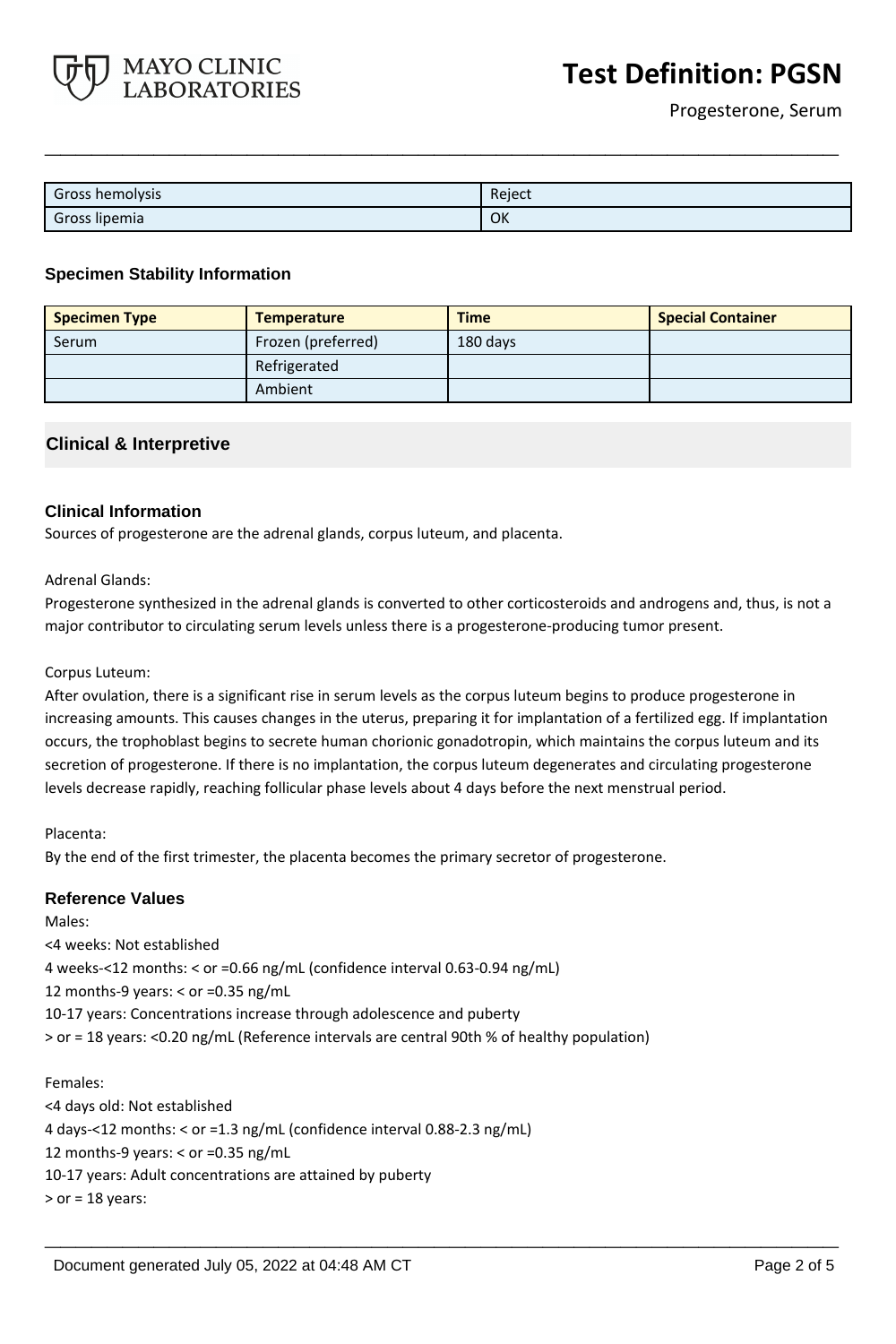

Progesterone, Serum

Reference intervals are central 90th % of healthy population -Follicular phase: < or =0.89 ng/mL -Ovulation: < or =12 ng/mL -Luteal phase: 1.8-24 ng/mL -Post-menopausal: < or =0.20 ng/mL --Pregnancy ---1st trimester: 11-44 ng/mL ---2nd trimester: 25-83 ng/mL ---3rd trimester: 58-214 ng/mL

Pediatric reference intervals adopted from the CALIPER study. https://caliperproject.ca/caliper/database/The Hospital for Sick Children.

**\_\_\_\_\_\_\_\_\_\_\_\_\_\_\_\_\_\_\_\_\_\_\_\_\_\_\_\_\_\_\_\_\_\_\_\_\_\_\_\_\_\_\_\_\_\_\_\_\_\_\_**

For SI unit Reference Values, see [www.mayocliniclabs.com/order-tests/si-unit-conversion.html](https://www.mayocliniclabs.com/order-tests/si-unit-conversion.html)

## **Interpretation**

Ovulation results in a midcycle surge of luteinizing hormone (LH) followed by an increase in progesterone secretion, peaking between day 21 and 23. If no fertilization and implantation has occurred by then, supplying the corpus luteum with human chorionic gonadotropin-driven growth stimulus, progesterone secretion falls, ultimately triggering menstruation. Typically, day 21 to 23 serum progesterone concentrations of more than 10 ng/mL indicate normal ovulation and concentrations below 10 ng/mL suggest anovulation, inadequate luteal phase progesterone production, or inappropriate timing of sample collection.

Increased progesterone concentrations are occasionally seen with some ovarian cysts, molar pregnancies, rare forms of ovarian cancer, adrenal cancer, congenital adrenal hyperplasia, and testicular tumors. Increased progesterone may also be a result of overproduction by the adrenal glands.

Low concentrations of progesterone may be associated with toxemia in late pregnancy, decreased ovarian function, amenorrhea, ectopic pregnancy, and miscarriage.

## **Cautions**

Assessment of the function of the corpus luteum requires correlation with the phase of the menstrual cycle.

Taking estrogen and progesterone supplements can affect results.

As with all tests containing monoclonal mouse antibodies, erroneous findings may be obtained from specimens collected from patients who have been treated with monoclonal mouse antibodies or have received them for diagnostic purposes.

In rare cases, interference can occur due to extremely high titers of antibodies to ruthenium and streptavidin.

## **Clinical Reference**

1. Lippe BM, LaFranchi SH, Lavin N, et al: Serum 17-alpha-hydroxyprogesterone, progesterone, estradiol, and testosterone in the diagnosis and management of congenital adrenal hyperplasia. J Pediatr. 1974 Dec;85(6):782-7. doi: 10.1016/s0022-3476(74)80340-9

**\_\_\_\_\_\_\_\_\_\_\_\_\_\_\_\_\_\_\_\_\_\_\_\_\_\_\_\_\_\_\_\_\_\_\_\_\_\_\_\_\_\_\_\_\_\_\_\_\_\_\_**

2. Haymond S, Gronowski AM: In Burtis CA, Ashwood ER, Bruns DE, eds. Tietz Textbook of Clinical Chemistry and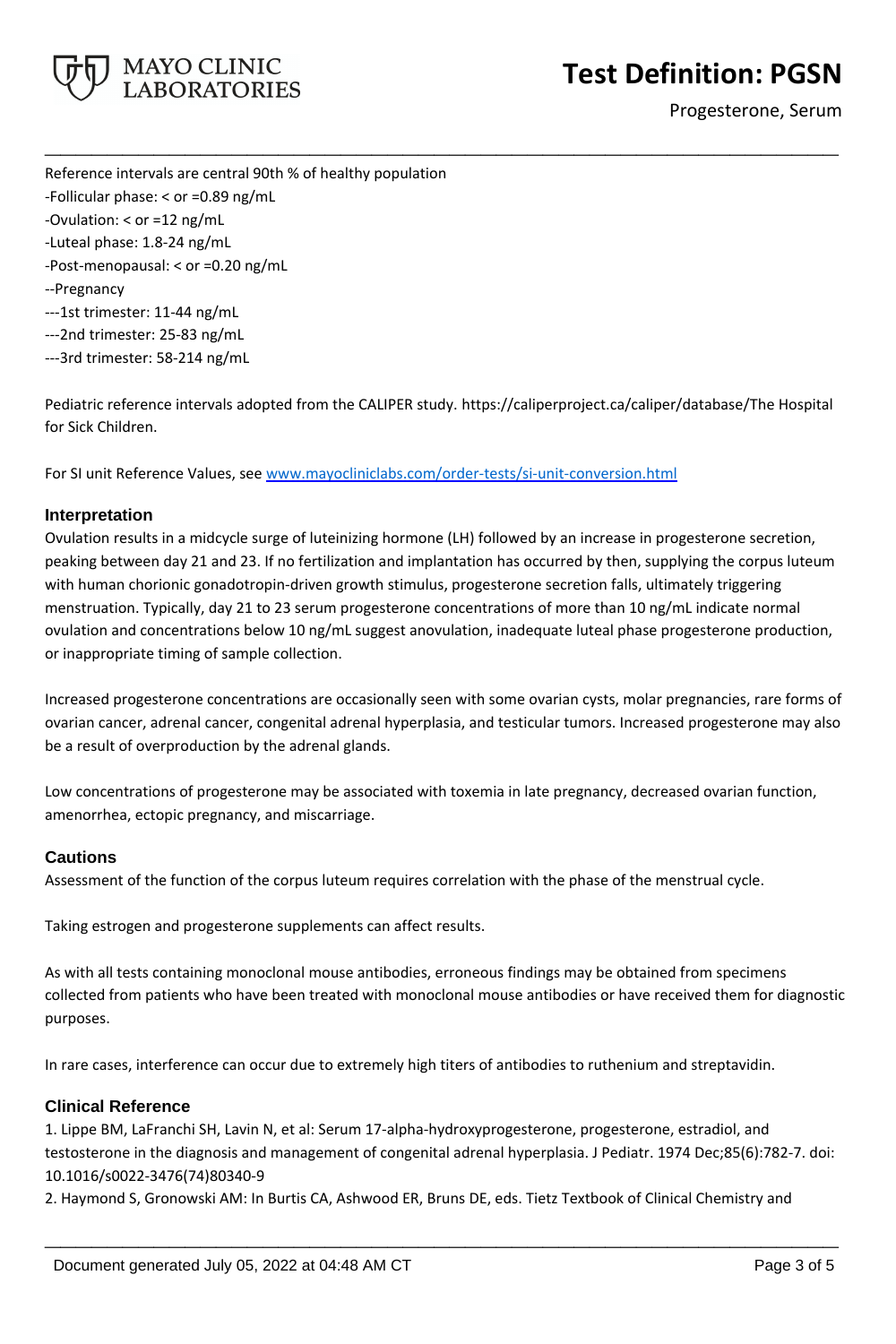

Progesterone, Serum

Molecular Diagnostics. 4th ed. Elsevier; 2006: 2097-2152 3. CALIPER Database. The Hospital for Sick Children. Available at: https://caliperproject.ca/caliper/database/ 4. Cole T: Hormones. In: Rifai N, Chiu RWK, Young I, Burnham CA, Wittwer CT, eds. Tietz Textbook of Laboratory Medicine. 7th ed. Elsevier; 2023:chap 38

**\_\_\_\_\_\_\_\_\_\_\_\_\_\_\_\_\_\_\_\_\_\_\_\_\_\_\_\_\_\_\_\_\_\_\_\_\_\_\_\_\_\_\_\_\_\_\_\_\_\_\_**

# **Performance**

## **Method Description**

Testing is performed using the Roche Cobas e801. The Roche Progesterone III assay is a competitive immunoassay using electrochemiluminescence detection. Patient specimen and biotinylated progesterone-specific antibody are incubated to produce immunocomplexes. The amount of immunocomplexes formed is dependent on the progesterone concentration in the sample. Then, streptavidin-coated microparticles and a progesterone derivative labeled with a ruthenium complex are added to the reaction mixture and occupy the open sites still present on the biotinylated antibodies by formation of an antibody-hapten complex. The entire complex becomes bound to the solid phase via interaction of biotin and streptavidin. Next, the reaction mixture is aspirated into measuring cell where the bound microparticles are magnetically captured onto the electrode surface and unbound substances are removed. Voltage is applied to the electrode inducing a chemiluminescent emission, which is then measured against a calibration curve to determine the amount of progesterone in the patient specimen.(Package insert: Elecsys Progesterone III. Roche Diagnostics; V3, 03/2019)

**PDF Report**

No

**Day(s) Performed** Monday through Sunday

**Report Available** Same day/1 day

**Specimen Retention Time** 7 days

**Performing Laboratory Location** Rochester

# **Fees & Codes**

# **Fees**

- Authorized users can sign in to [Test Prices](https://www.mayocliniclabs.com/customer-service/client-price-lookup/index.html?unit_code=PGSN) for detailed fee information.
- Clients without access to Test Prices can contact [Customer Service](http://www.mayocliniclabs.com/customer-service/contacts.html) 24 hours a day, seven days a week.
- Prospective clients should contact their Regional Manager. For assistance, contact [Customer Service.](http://www.mayocliniclabs.com/customer-service/contacts.html)

**\_\_\_\_\_\_\_\_\_\_\_\_\_\_\_\_\_\_\_\_\_\_\_\_\_\_\_\_\_\_\_\_\_\_\_\_\_\_\_\_\_\_\_\_\_\_\_\_\_\_\_**